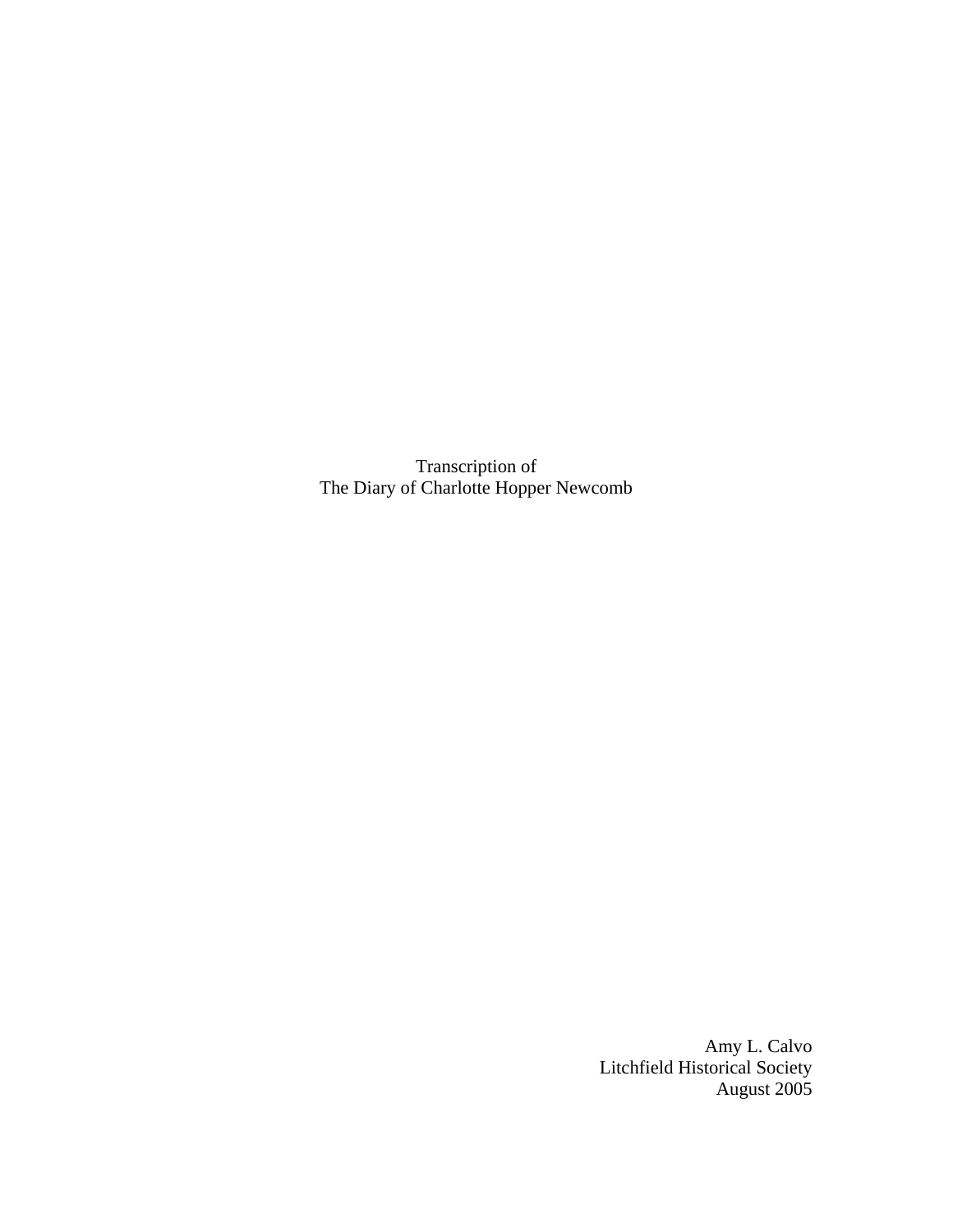# *Inside Cover*

Sally G. Tobias

Charlotte Hopper Newcomb, born July 20, 1795~ died Sept. 6, 1853. Wife of Dr. Abijah Gilbert Benedict who was b. Nov. 13, 1790. M. Nov. 13, 1816, d.Oct. 4 1862. Charlotte Hopper Newcomb wrote this book when at boarding school 15 years of age.

# *Page One Blank*

#### *Page Two Blank*

#### *Page Three*

Charlotte Newcombs Journal

Yesterday I went to meeting in the forenoon I heard a sermond preached by Mr Vaul from those words Whose fan is in his hand and he will thoroughly purge his floor and gather his wheat into the ga[?] but he will burn up the chaff with unquenchable fire and in the afternoon I heard another searmon preached by the same minister and in evening I whent to conference and I heard searmond read by Mr Vaul but I cannot think of the words at preasant and on monday I went to school and their I attend to reading writing geography abd drawing and [?] and on tuesday

#### *Page Four*

I went to school again and their I attended to my ususal employments and I have attend to the same all the week Last evening their was another conference and I attended and I herd a searmond read from the 4<sup>th</sup> ch of the acts Last sunday I went to meeting in the forenoon. and I heard searmond delivered by Mr Camp from Northfield from the second 2 ch of the Philippians [?].10.11 verses and this pray that your love may abound yet more and more in knowledge and in all judgment and in the after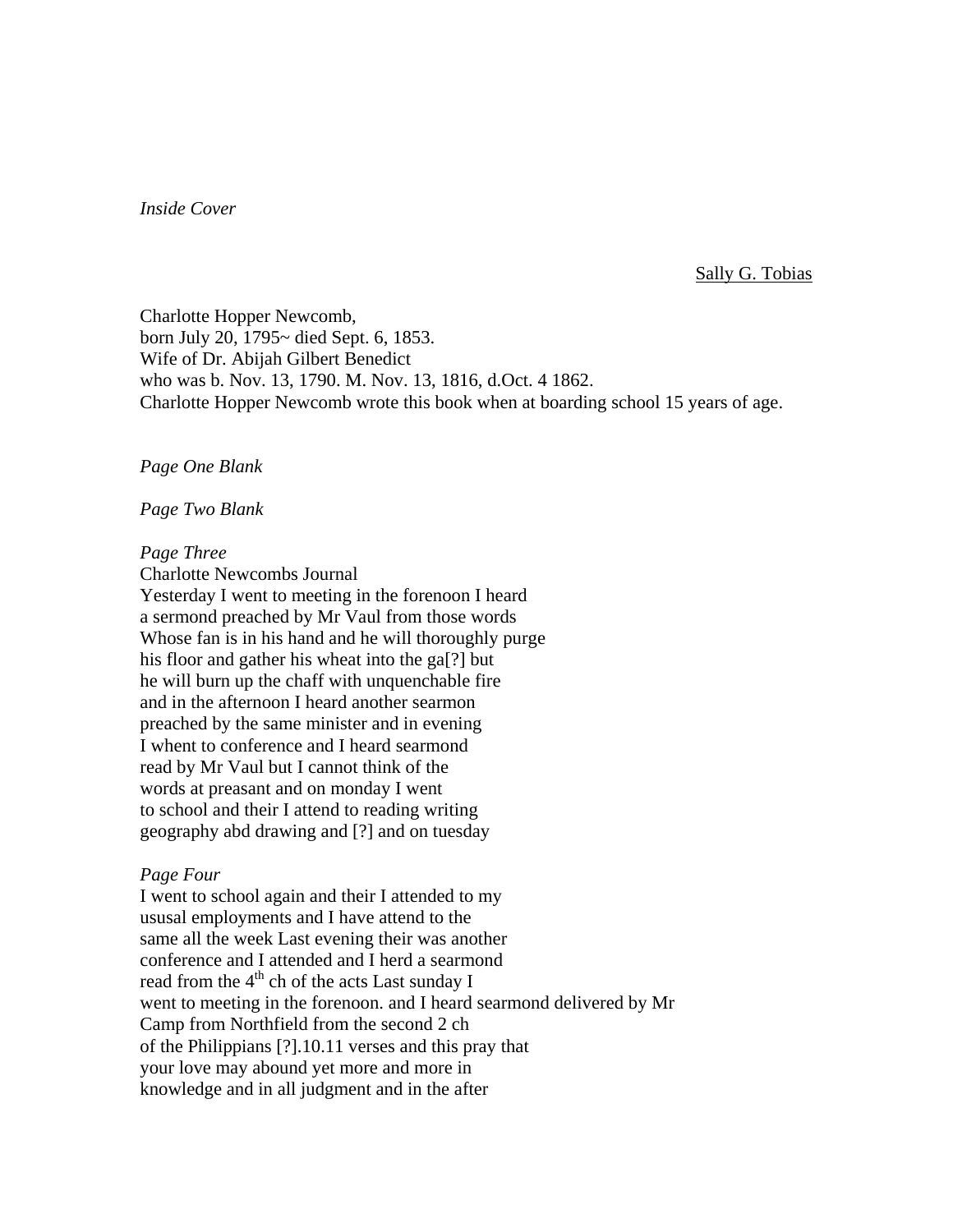noon I returned to meeting and I heard a searmond preached by one Mr. Hershkill from the second cha heb and the latter part of the cecond vearse and how shall we ascape if we neglect so great a salvation

### *Page Five*

which at the first began to be spocan by the Lord and was confimed unto us by them that heard him and in their was another conferance to the meeting houcce but I did not go on account of the rain on monday I went to school again and their I attended to my ususal employment my principal study is geogoraphy on fryday the rest of the yong ladies and myself wear examinied in geograp phy and on fryday evening I attended to another conference and I heard a searmond read from the  $17<sup>th</sup>$  Ch of the acts

Last sabbath I did not go to meeting on count of the rain but I read som very good chapters in the Bible on monday I whent to school I recited a lesson in geography to Ms Pierse and I wrote in

#### *Page Six*

The forenoon and in the after I painted spelled in the dictionary and a tuesday I attended to the same in the forenoon but in the after noon I began to work on my piece and wednesday I atteneded to the same employment and on thursday the yung ladies and myself were began to be examined in geography and a friday morning some of us were examend through the United States and a fryday evening their was a conference and I attended and I heard a searmomond read by Mr Plum on the 31<sup>th</sup> chapter of Jeremiah  $18^{th}$   $19^{th}$   $20^{th}$  vers I have surly heard Ephram bemoan himself thus Thou hast chastised me and I was chastised as a a bul lock unaccustomed to the yoke turn thou me and I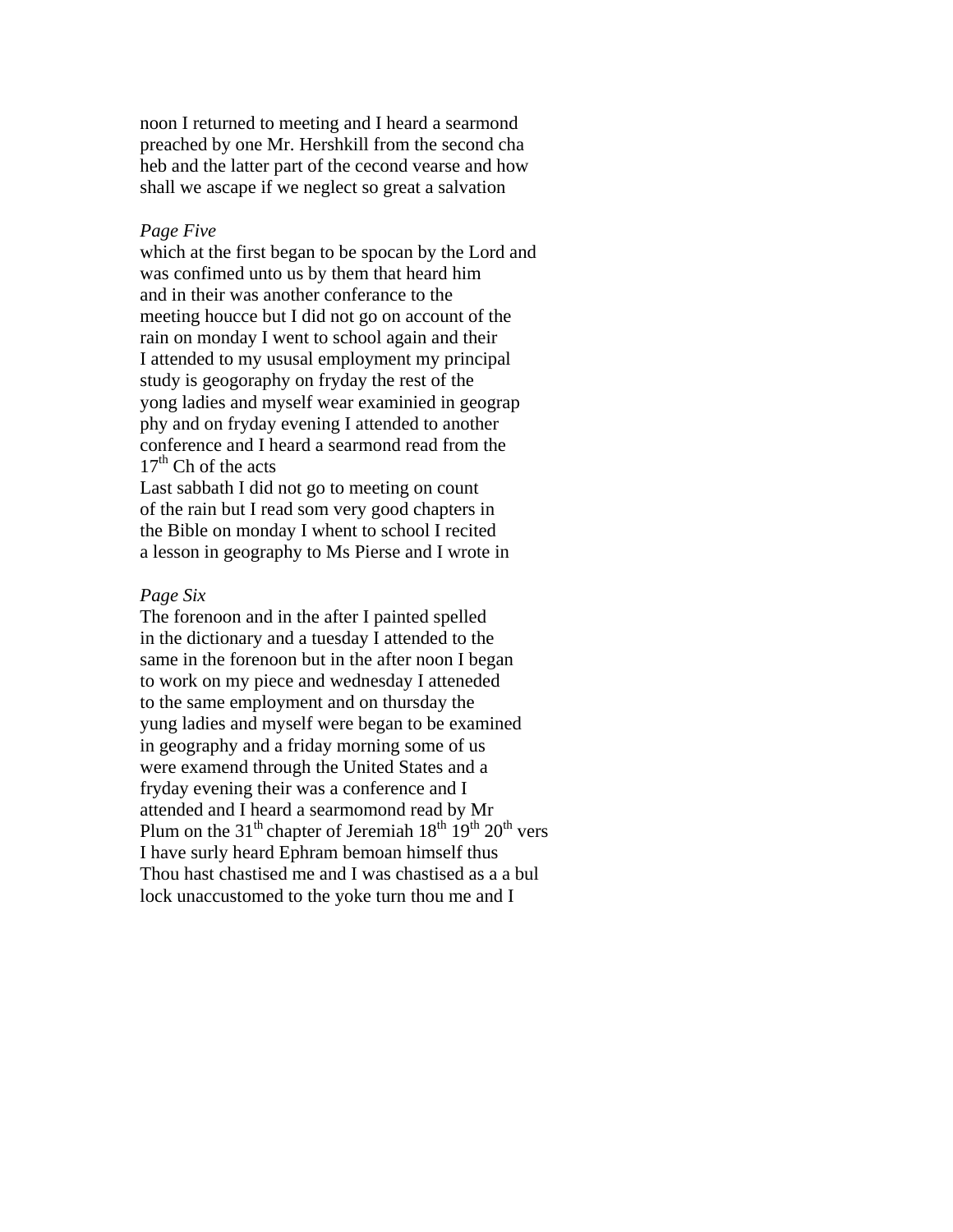#### *Page Seven*

and they all with one consent began to marke to excuse the first said unto him I have bought a piece of ground and I must needs go and see it I pray thee have me excused Last Sabboth I attend public worship in forren oon and I heard and exlant searmon delivered by Mr Cotton from the following words 7 chapt of John and 37 verse In the last day that great day of the feast Jesus stood and cried saying if any man thirst let him come unto me and drink in the aft er noon I returned to meeting with one of yong ladies and I heard a sermond deliver by the same minister the text he preached from was in Isaiah and after meeting I returned

# *Page Eight*

home and read some chapt in the Bible and read the chapt from which the min nister had taken his text and in evening ther was a conference to the school house and I attended and I heard a sear mond read by Mr Reaves and after mee ting I returned home and I read a chapt in the Bible and on monday I return ed to school and I attended to my usual employments and after school I took walk down to the store and and attended sch ool on tuesday and I spent the day as usual aand [? blurry] wednesday spent as us ual but in the after noon wrote the heads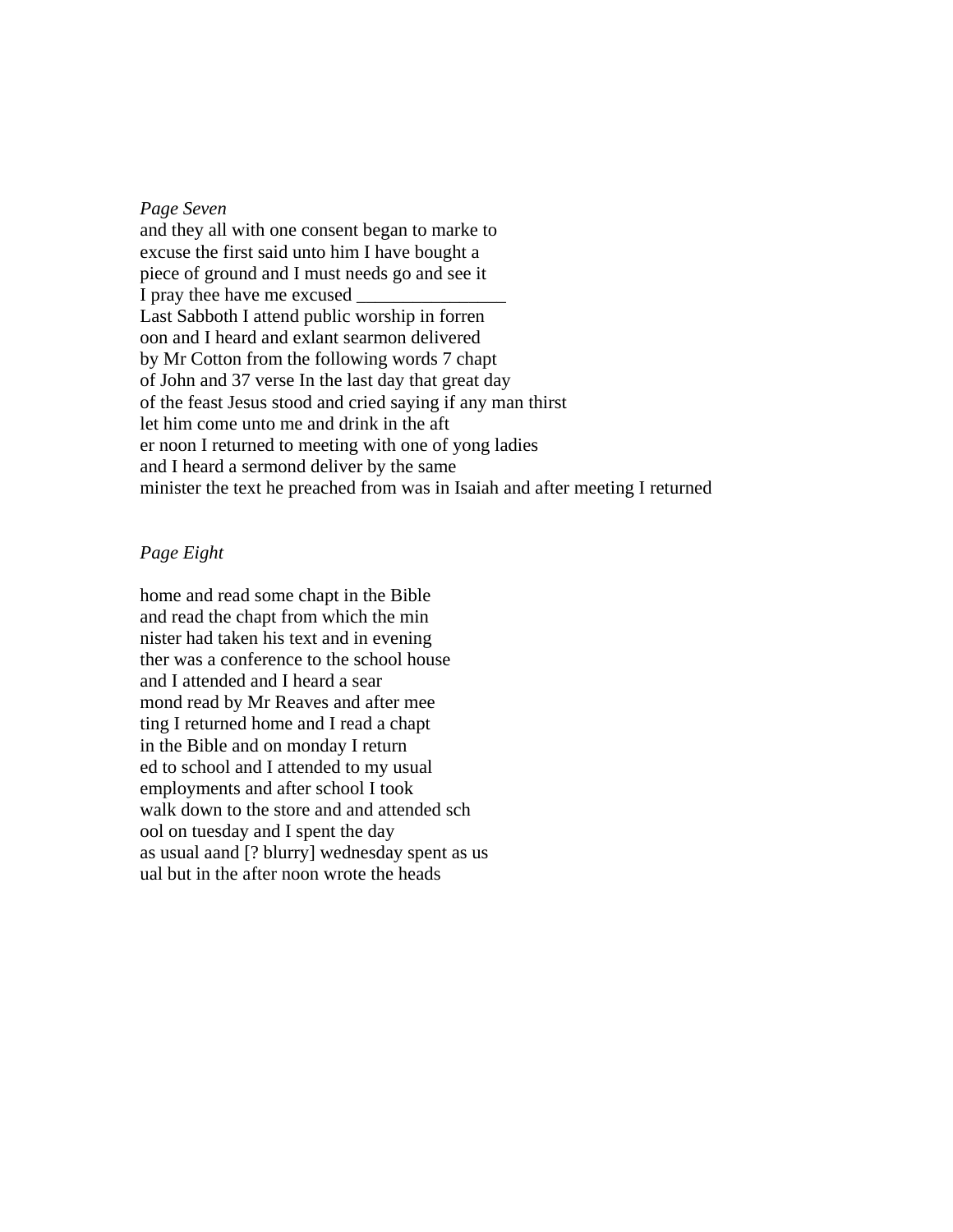## *Page Nine*

of the history but a t[?]da they the yong wrote a tuesday began to write tuesday after noon thursday spent as ususal fryday wrot the heads of the history through the week the yong ladies wrorte till to the [?] epoch and about fore o'clock I when to school and in there was a confer ence to to the neeting house but I did not attend on count of the rain \_\_\_\_\_\_ last saturday morning I rose erly and wrote my journal and after I had wrote it I went to school I spent part of the forenoon in working on my piece. The afternoon is our hollyday tho I spent it on working in the evening their was a conference to

# *Page Ten*

To the schoolhouse and I attended and I heard a searmond delivered by Mr Flint he took his [?] [?]n Games on sunday I attended meeting I heard a searmond delivered by the same minister the words he preached from was in the Romans the 5 chapt and the 5 verse ho[?]e marketh not a shame and in the afternoon I retu urn to meeting Mr Strong delivered searmond the words were these the harvest is past the summer is ended and we are not saved in the evening I attended conference and Mr Flint preached from thos words if ye are were embasidors of Christ pray you in in Christ sted be ye reconciled to God monday I returned to school I attended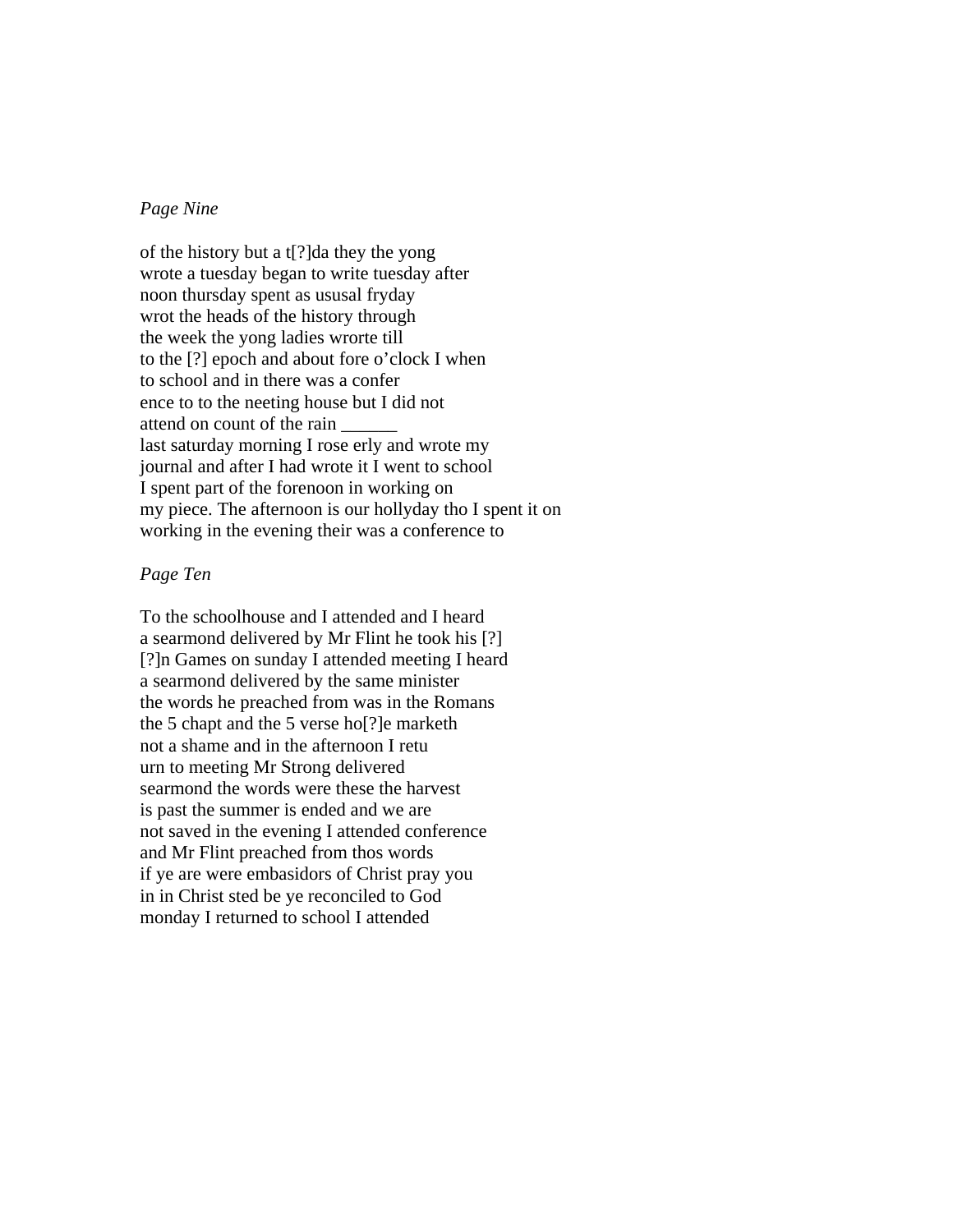# *Page Eleven*

to my usual employments I spent the week as usual and fryday evening I attended conference saturday morning I wrote my journal after I had wrote it I returned to school I spent part of the forenoon in working on my piece sunday in the forenoon I atten ded meeting I heard a searmond delivered read by Judge Reaves and in the afternoon I returned to Meeting Curnal Tamage read a searmond in the evening there was a conference to the school house and I attended on mon day I went to the school I attended to my usual employments in the afternoon I wrote a letter to mama I spent the rest of the week

# *Page Twelve*

as usual fryday evening I attended confer ence I heard a searmond read by Judge Reaves from those words enter ye in at the strate gate for wide is the gate and broad is the way that leadeth to destruction many there are that go in there at for strate is the gate and narrow is the way that leadeth to life and few there are that go there in Last saturday morning I attended town tiny my journal after I had wrote it I returned to school I spent part of the fore noon in working on my piece then all the yong ladies and myself struck aside all besfin esf to hear Mrs Pierse good advice which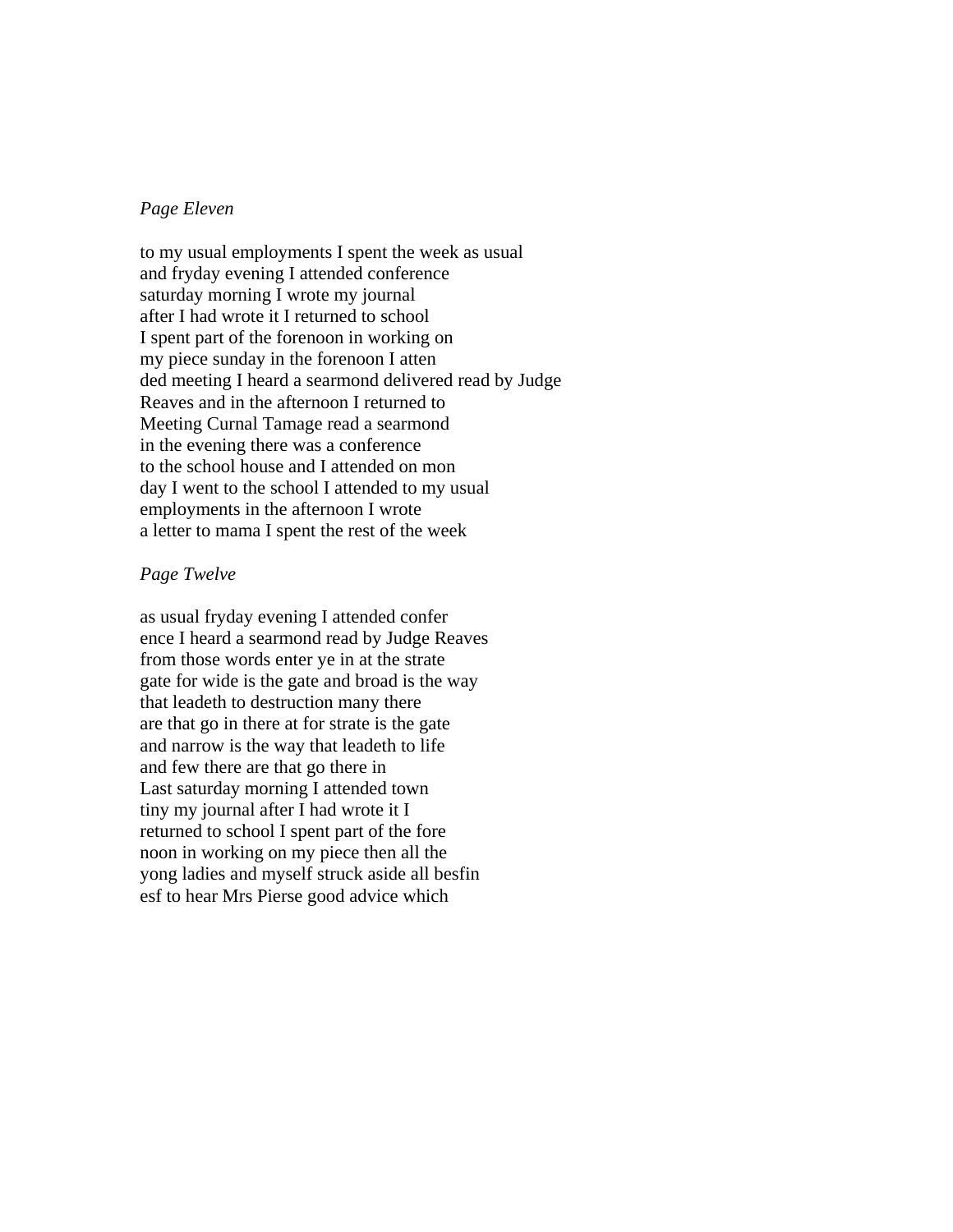# *Page Thirteen*

affected me very much but I hope for the fu ter to follow them it affected Mrs Pierse very m uch to see us goung on in that sinful way and leading the rode to destruction she advised us he that seeketh the Lord early shall find him he that will not seek him shall not find him but will go down to everlasting torment and O what an awful thought on Sunday I attended meeting I heard an excelent sermond delivered by Mr Harshkil from those words 5 chapt and the 20 verse for I say unto you that except your righteoufnes shall exceed the righte ousnefs of the scribes and Pharifees ye shall in

### *Page Fourteen*

no case enter unto the kingdom of heaven in the afternoon I returned to meeting I heard a sermond delievered by the same minister but I cannot think of the words at presant in the evening there was a conference to the school house an I attended on monday morni ng I receaved a letter from Mama which gave me great pleasure to hear that papa and the family were in health which is the greatest blefsing that God can bestow upon us after reading it with great pleasure I went to school I attended to my ususal employments I spent [?] [?] [?] [?] past as ususal fryday evening I attended confer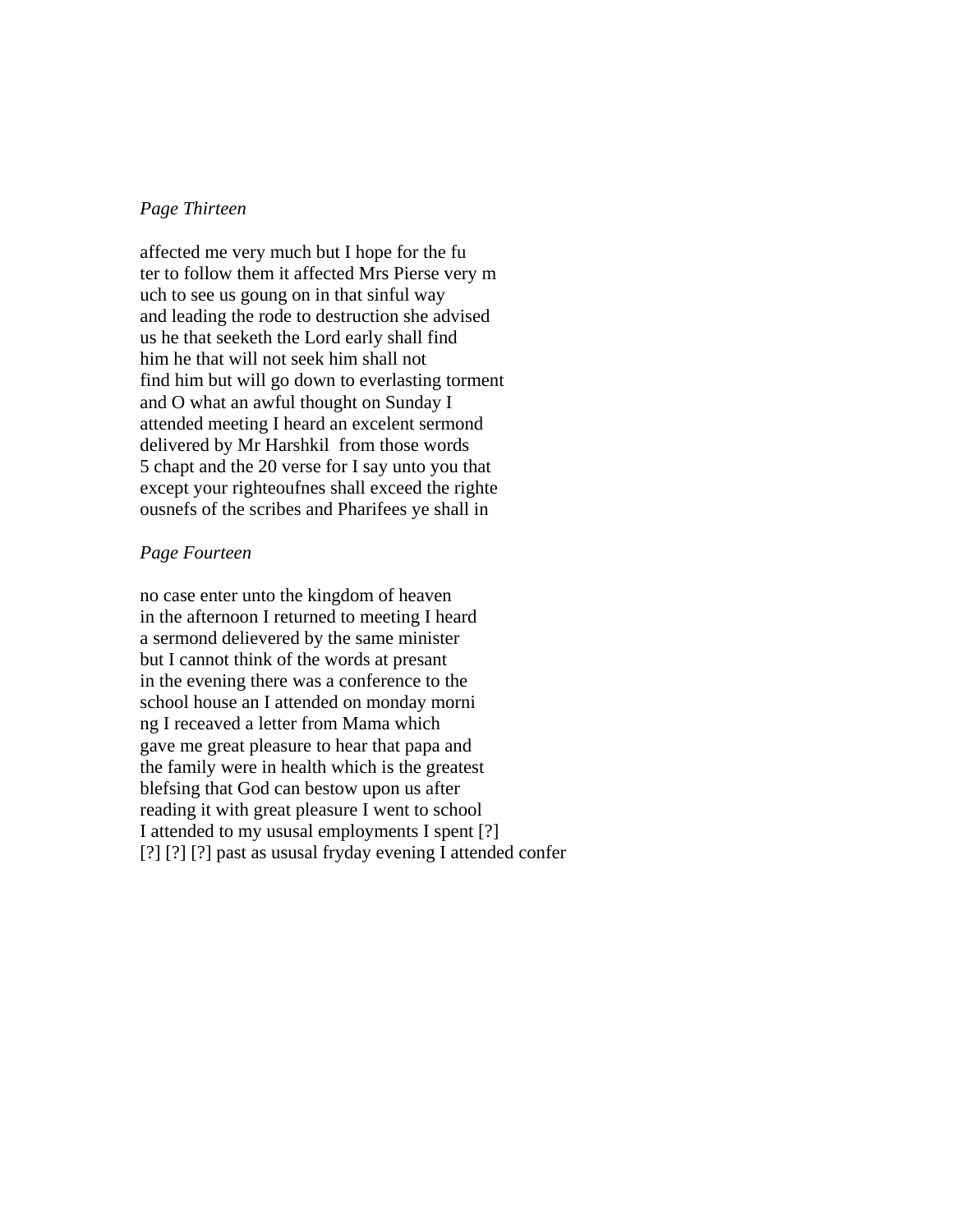# *Page 15*

ence saturday morning I attended to writing journal after I had wrote it I returned to school I attended working on my piece till it was time to lay aside all busfinesf to here to Mrs Pierces good advise she told us of our murmering at great many things we do not want to do like the Isrealites did when they were in the wildernesf but why should I murmer when I know how it us for the best that I am [?]aced at a great distance from my dear Parents to learn on Sunday I attended meeting in the forenoon I heard a searmon delivered by Mr. Harshkill from the 6 chapt of the galations and pa[?]t of the [?] we have

# Page Sixteen

therefore opportunity lets us do good into [?] men in the afternoon I returned to meeting and Mr. Hars hkill delivered another searmond from the same chapt and the latter part of the same verse especially unto them who are of the household of faith in the evening I attended conference on monday I attended school I spent the day as us ual and the week past as ususal fryday evening I did not attend meeting on account of the rain August 19th 1809 Last Saturday morning I rose early wrote my journal I returned to school before I had quite finished writing it after I had finished it the yong ladies and myself read some chapt in the bible and after we had finished reading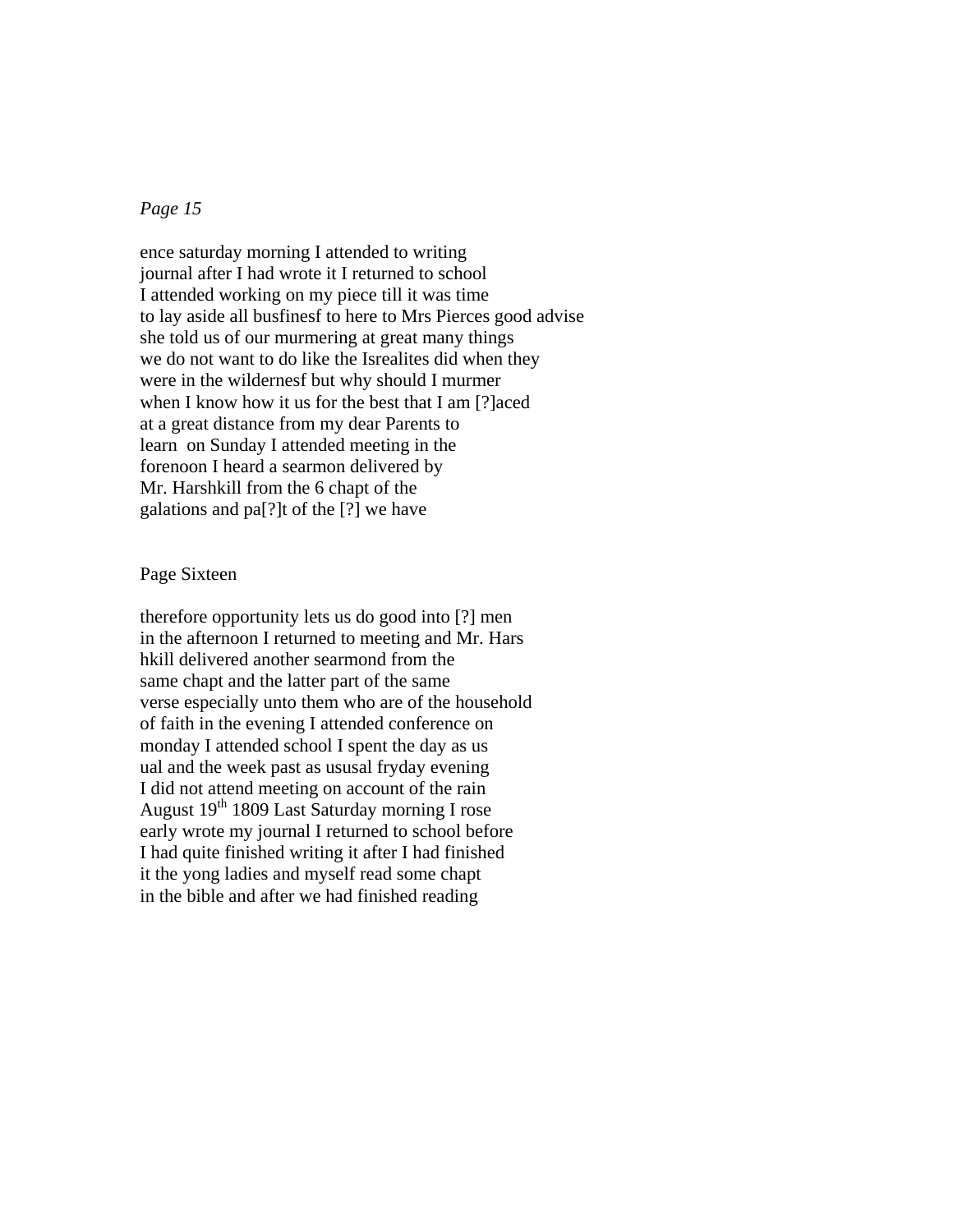### *Page Seventeen*

Mrs Pierse explained it to us Sunday I attended meeting I heard a searmon delivered by Mr Fling from those words let not your hearts be tro ubled you that beleav in God beleaveth in me in the afternoon I returned to meeting Mr Harshkill preached a searmond in evening I attended conference monday attended school I spent the day as usual in the afternoon I was invited to a party in which I spent my time very pleasant tuesday past as usual wednesday the  $16<sup>th</sup>$  I had the pleasure of seeing my Uncle and Aunt which gave me a great deel of happinesf I had Uncle brought me letter from mama which informe me that the

# *Page Eighteen*

family papa had been very unwell but God has been pleased restore his health and O how thankfill should I be unto him for his many blefsings but I am fearful that I go on conterary [?] his commands but the rest of the family were in health thursday past as usual fryday evening I attended conference Judge Reaves read a farewell searmond that was preached to congregation at Newport in Roadisland Last Saturday morning I rose early wrote my journal returned to school I read it to Mrs Perse after I had read it I worked on my piece till it was to lay aside all business to here to Mrs Pierce she asked us questions in the Catech ism if we did not know she would explained it to us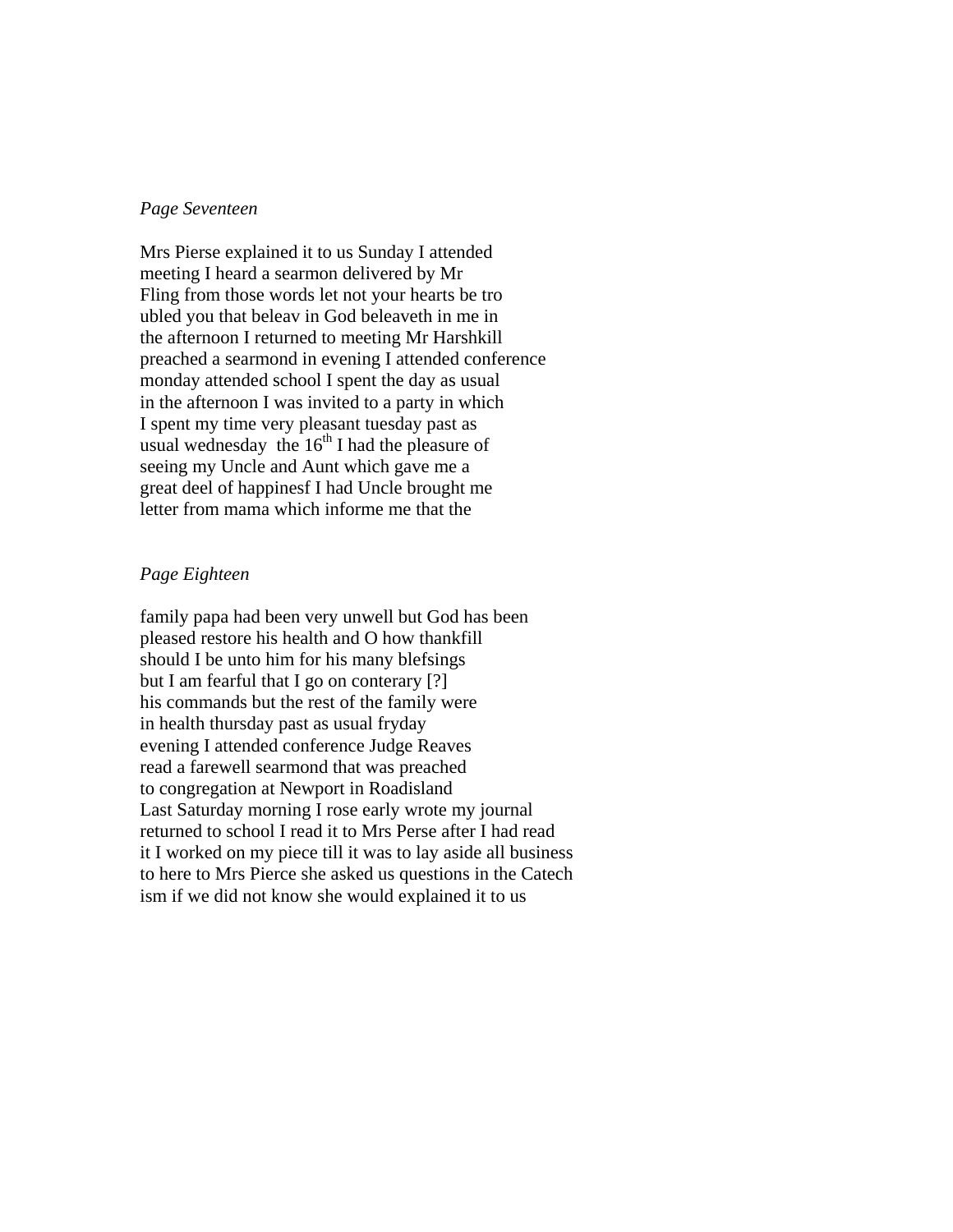# *Page Nineteen*

Sunday before I went to meeting I took a walk after I had returned I read a chapt in the Bible after I had read it I went to meeting Mr Harshkill delivered a searmond from he took his text frome the  $1<sup>st</sup>$  book of Timothy and the  $1<sup>st</sup>$  chapt and 8 verse But we know that the law is good of a man use it lawfully in the afternoon Mr Harshkill delivered another sermond he took his text in the book of of acts but I cannot think of the chapt at presant in the evening there was a conference to the school house I attended Judge Reaves read a searmond Monday I attended school all the forenoon I was examined in geography a except writing a copy in the afternoon I attended painting we did not spell in the afternoon tuesday

# *Page Twenty*

spent as usual wednesday Mrs Pierce examined us in history thursday we were examined in geogr aphy by esq Morrs when I returned home frome school I [?] fryday I did not attend school oncount of my being so unwell I have mentioned. I did not rise very early last saturday morning I wrote part of my Journal before I whent school I finished after went to school after I had done it writing it I read it to M Miss Pierce I spent part of the forenoon working on my piece other part in hering to Miss Pierce advise she first told us the character of Solomon which was the wises man in the world God granted unto himever things he wis hed for he cose virtue rather than riches or honour Miss Pierce then read three exlant anecdotes 1 of a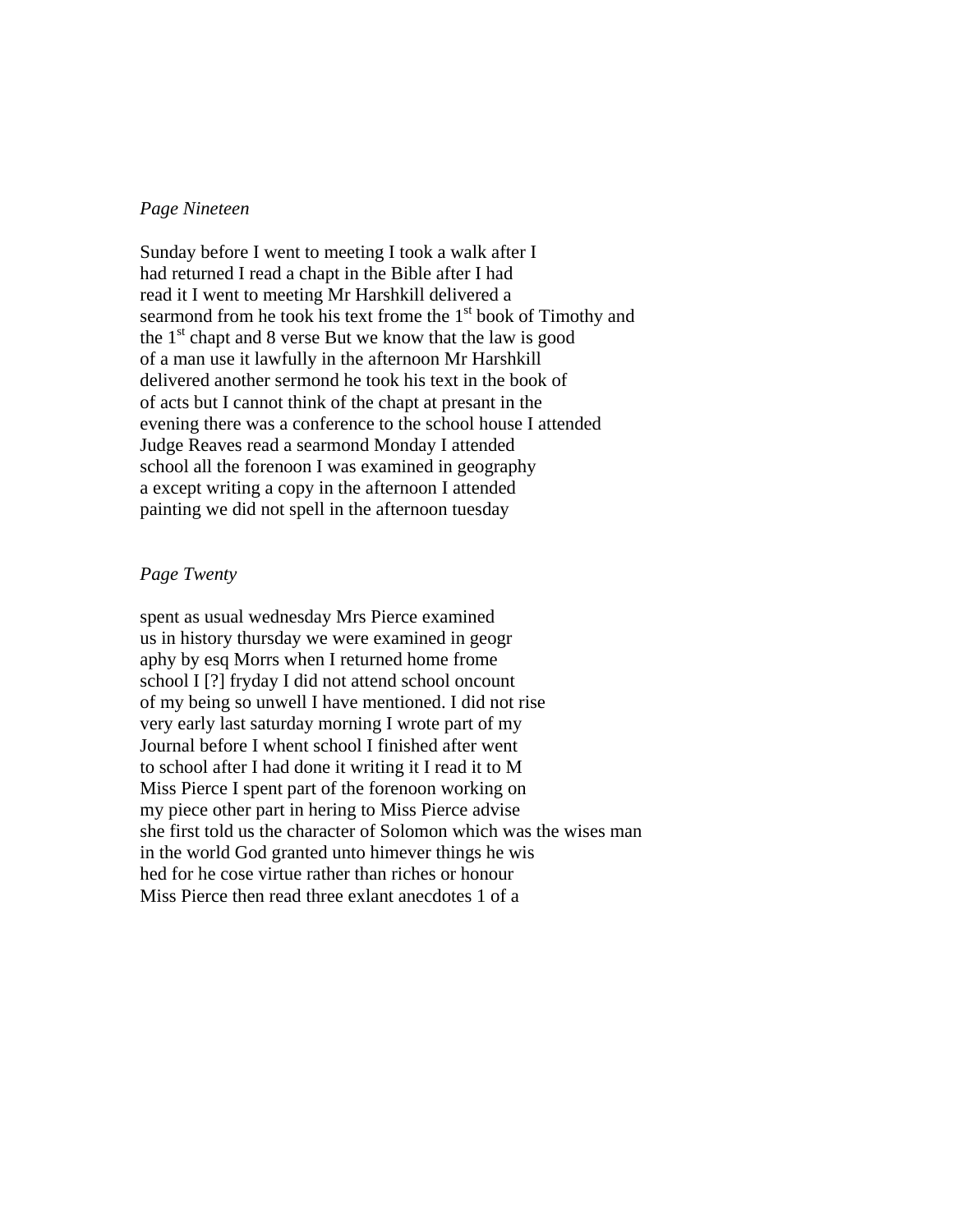# *Page Twenty One*

young Lady by the name of June R[?]udcliff a Lady of fortune who spent her youthful days in dressing and amusments which she afterwards became good and serving her Maker who made her and she after wards become sick some one asked her one day if she was willing to die she replied yes that she c could behold her makers fase to face secondly about a poor woman that spent her days is ser ving God she afterwards was taken with a sudden sickness so that she soon died after she was taken so that she had no time to repent if she had been wicked I [?] that is the case with great many of us we people will often spend there youthful days in wickedn efs they think when they get old or when they lie

# *Page Twenty Two*

on there death bed is time anough to repent but then it is to later they may be in such pain and be taken of soon s that is no time to repent and God has said in his rath that the wicked shalnot enter in his rest but shall depart to his lefthand into everlasting punishment O what and awful though My we cannot say when we come to set on the judgement seat that we have not had warning and heard searmonds and prayers Mifs Pierce mentione to us about a little girle that lived her she always ho jumping between the h[?] [?] home in the afternoon I spent in serv ing Sunday before I went to meeting I read so me chapt in the bible and wrot a few he[?]ds of history attended meeting in the forenoon I heard searmond delivered by Mr Harshkill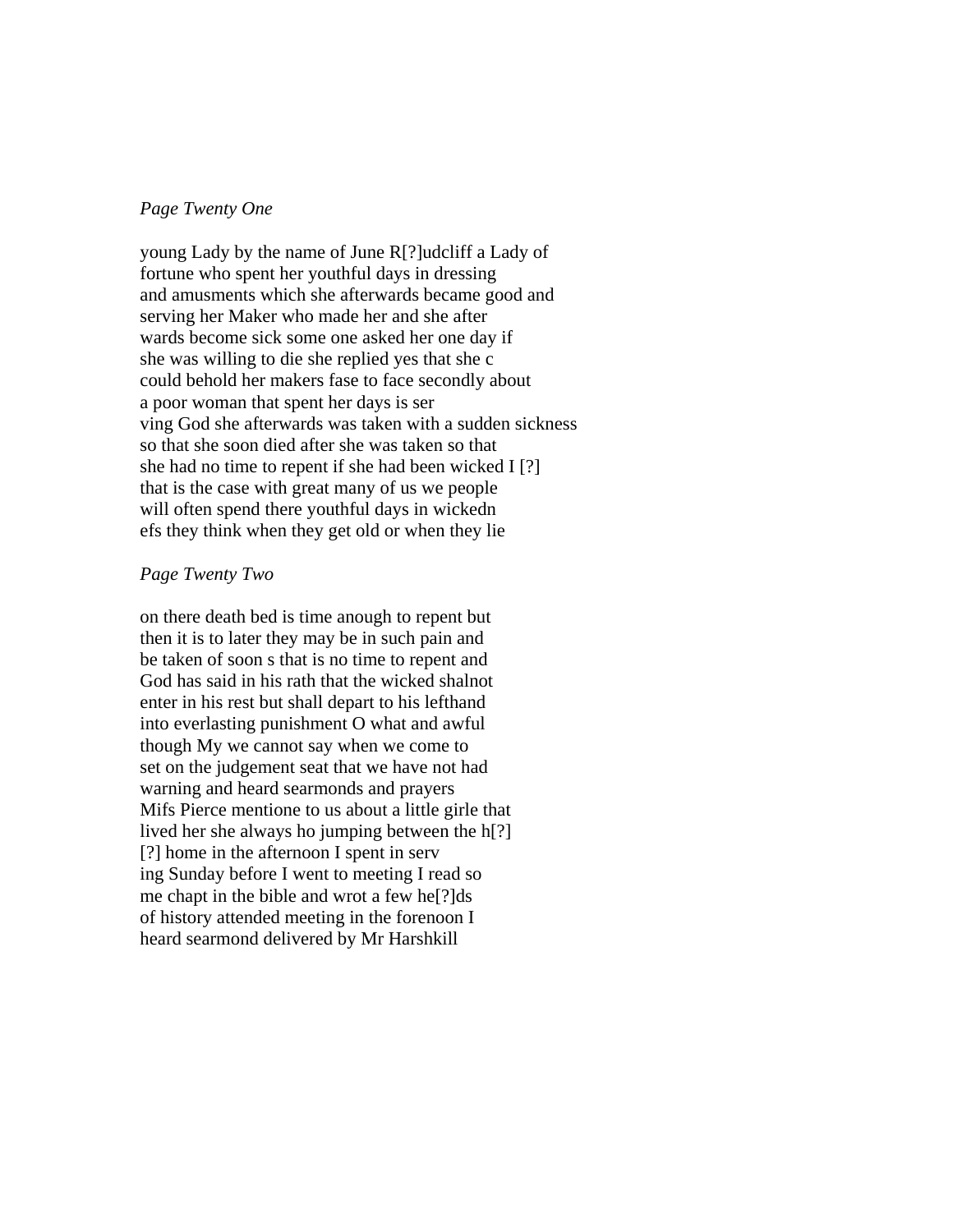# *Page Twenty Three*

from the 1 book 15 chapt and 24 verse of the corrinthians else what shall they do which are baptized for the dead of the dead rise not at all why are they then baptized for the dead in the afternoon I heard a nother sermond preached by the same minister he took his text from 2 chapt and 8 verse of Timothy I will therefore that men pray everywhere lifting up holy hands without wrath and doubting when I reeturned I read several chapt in the bible in the evening I attended conference to schoolhous se Colonel Tallmedge read searmond from the 1 book and 1 chapt and the 15 verse This is a faithful sayind and worthy of all acceptation that Christ Jesus came unto the world to save sinners of whom I am chief monday I attended school I did not recite

### *Page Twenty Four*

[?] [?] lesson in geography I wrot few of geography and history and Miss Pierce ask us a few gestion in history but I could not answer any after Mr Br<sup>[?]</sup>ce came in I wrote a copy in afternoon I spent in working on my piece and in hering to history tuesday I got a lesson in geography I attended to my usual imployments in the evening there was a conference to the meeting house and I attended I heard searmond deliver by Mr [?]nderson from the 22 chapt and 42 verse of Matthew saying what think ye of Christ whose son is he they say unto him the son of david wednesday thursday and fryday spent as usual fryday in the afternoon there was a lecter to the meeting house but I didn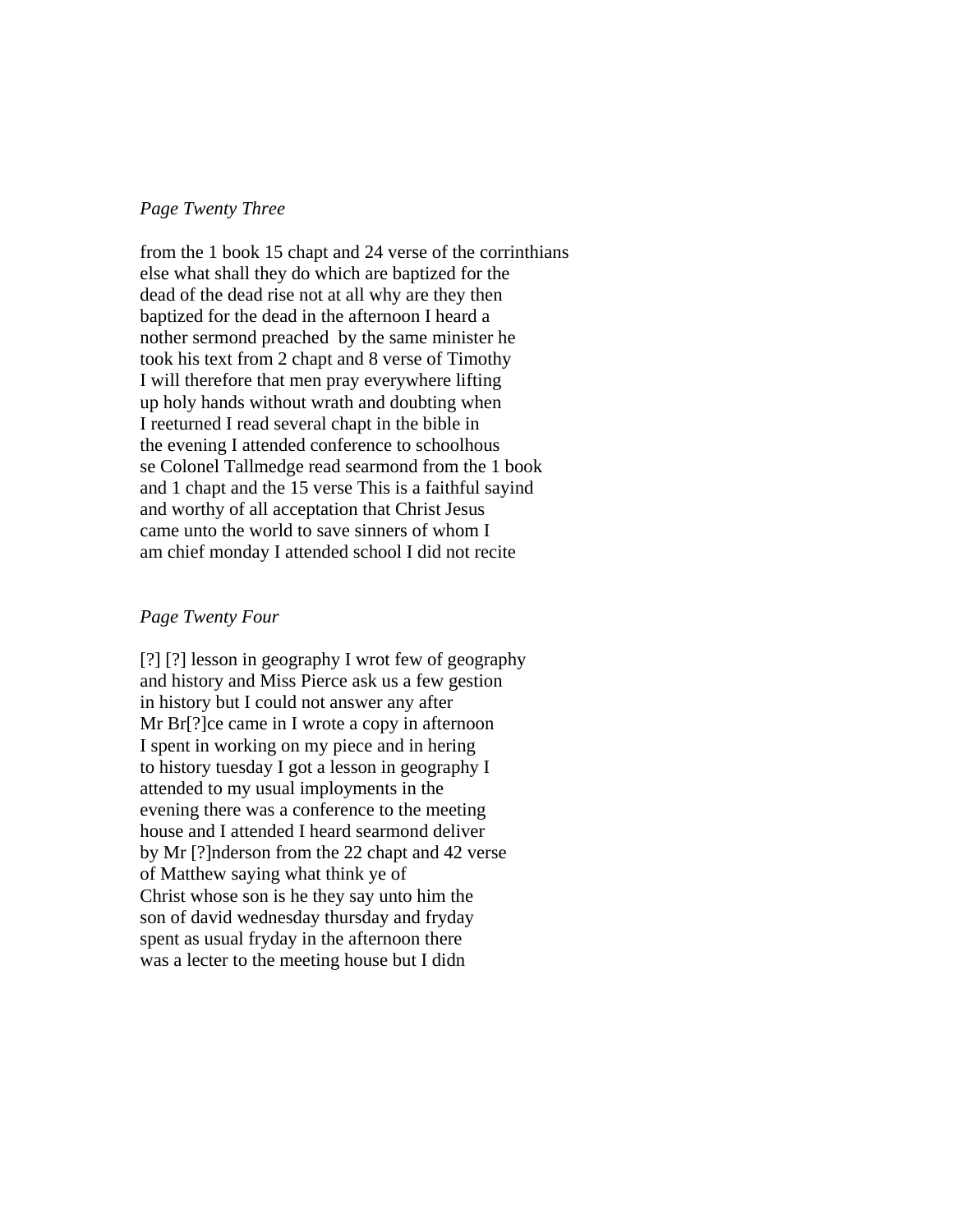## *Page Twenty Five*

ot attend in the evening I attended conference Mr Tallmedges read sermond from 6 chapt and 6.7 verses of Micah where with shall I come before the Lord and bow myself before the high God shall I come before him with burnt offering with ca lves of year old. Will the Lord be pleased with thou sands of rams [?]o with ten thousands of [?] oil shall I give my first born for my transgrefsion the fru it of my body for the sin of my soul Last Saturday morning I finished writing my jo urnal I went to school read it to Miss Pierce she gave me 4 credit markers for it about 11 oclock we all laid aside our businefs to here to Miss Pierce advise she told us our faults of which I am afraid that I am liable to comm it to many of them in the afternoon I spent in pai nting I took a walk down to the store with Miss De[?]

#### *Page Twenty Six*

on sunday I attended meeting Mr Harshkill preached a sermond from the  $14<sup>th</sup>$  chapt and  $27<sup>th</sup>$  verse of John Piece I leave with you and piece I give unto you not as the world giveth give I unto you let not your hear ts be troubled neither let it be afraid I did not stay to to see them after meeting the members of the church pertook of the sacrement but I did not stay to see them in the afternoon Mr Harshkill delivered another sermond he took his text from  $14<sup>th</sup>$  chapt and latter part of 32th verse but the righteous hath hope in death after meeting I returned home reaqd some chapt in the bible in the evening I attended conference to the schoolhouse colonel Tallmadge read searmond from 2 chapt and 22 verse [?] though how faith wroug ht with his works and by his works was faith maid perfect monday attended school did not create any lesson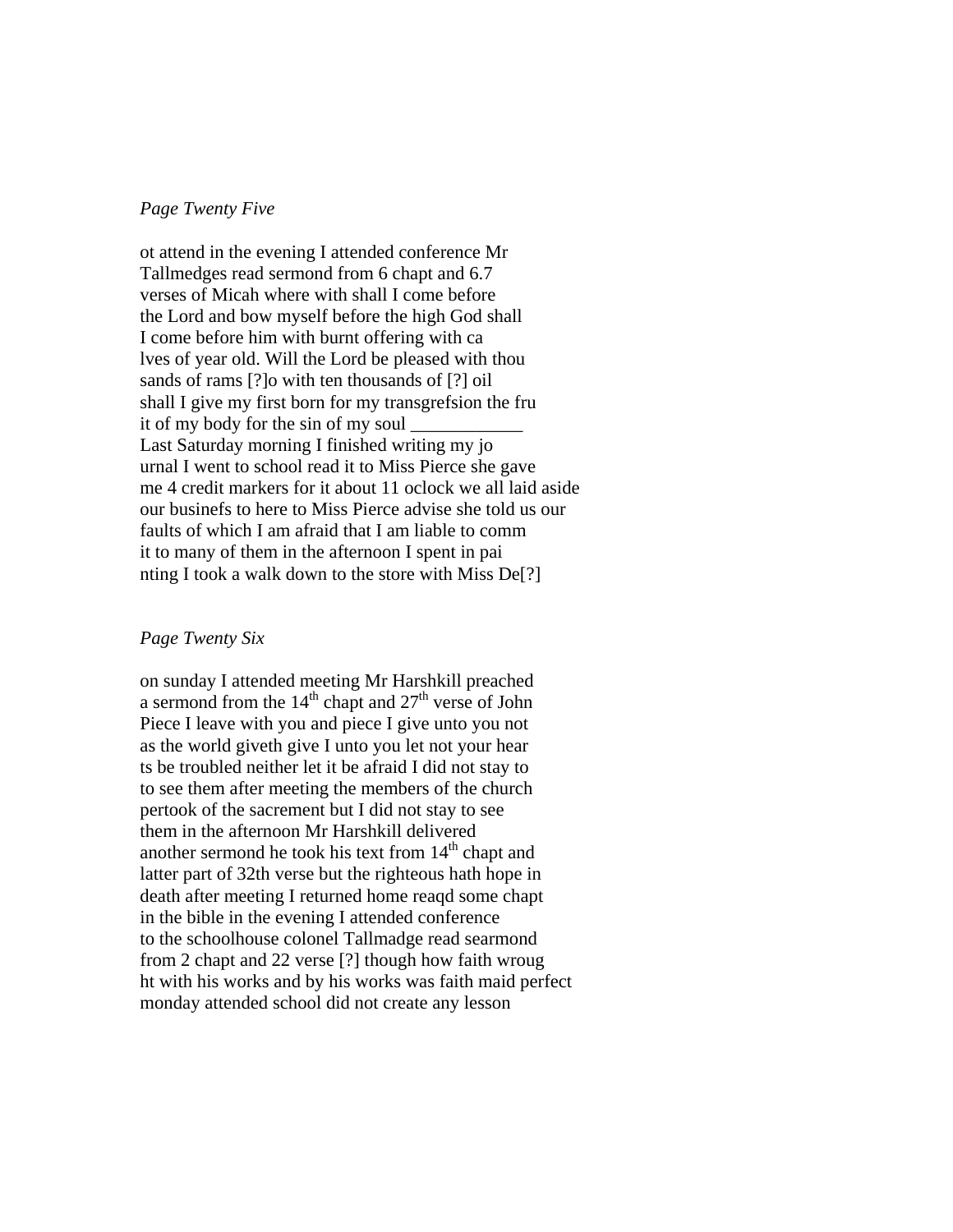### *Page Twenty Seven*

in geography bit attended working on my piece in the afternoon I spent in painting after school took a walk down to the book store tuse dad got a lesson on geography and wrot a coppy rest part of the day I spent as usual in the after noon when we were done examined in history Mifs Pierce let all the girls go out them that had got tere credit marks writing and history thursday and fryday spent as usual fryday in the after noon we were examined in geographia and history in the evening Mr H[?] carved us to ex[?]tion the south farmes Saturday mor ning I continued writing my Journal went to school read it to Mifs Pierce and after reading it I worked on my piece till it was time to lay aside all buisness to here Mifs advise

### *Page Twenty Eight*

she in order to tell us what situation we were in she compared it to man if a man had several children and suppose he sho uld fead them every day from his table and would have nothing to do but cook it and he required but two things of them on was that they should come and thank him the other was they should be kind and obli[?]y to one and other woulde shouldnet we think those children very ugly that would not do as much that and that is case with us in the afternoon I attended to serving sunday attended meeting in the forenoon I heard an and exlant sermond delivered by Mr Hars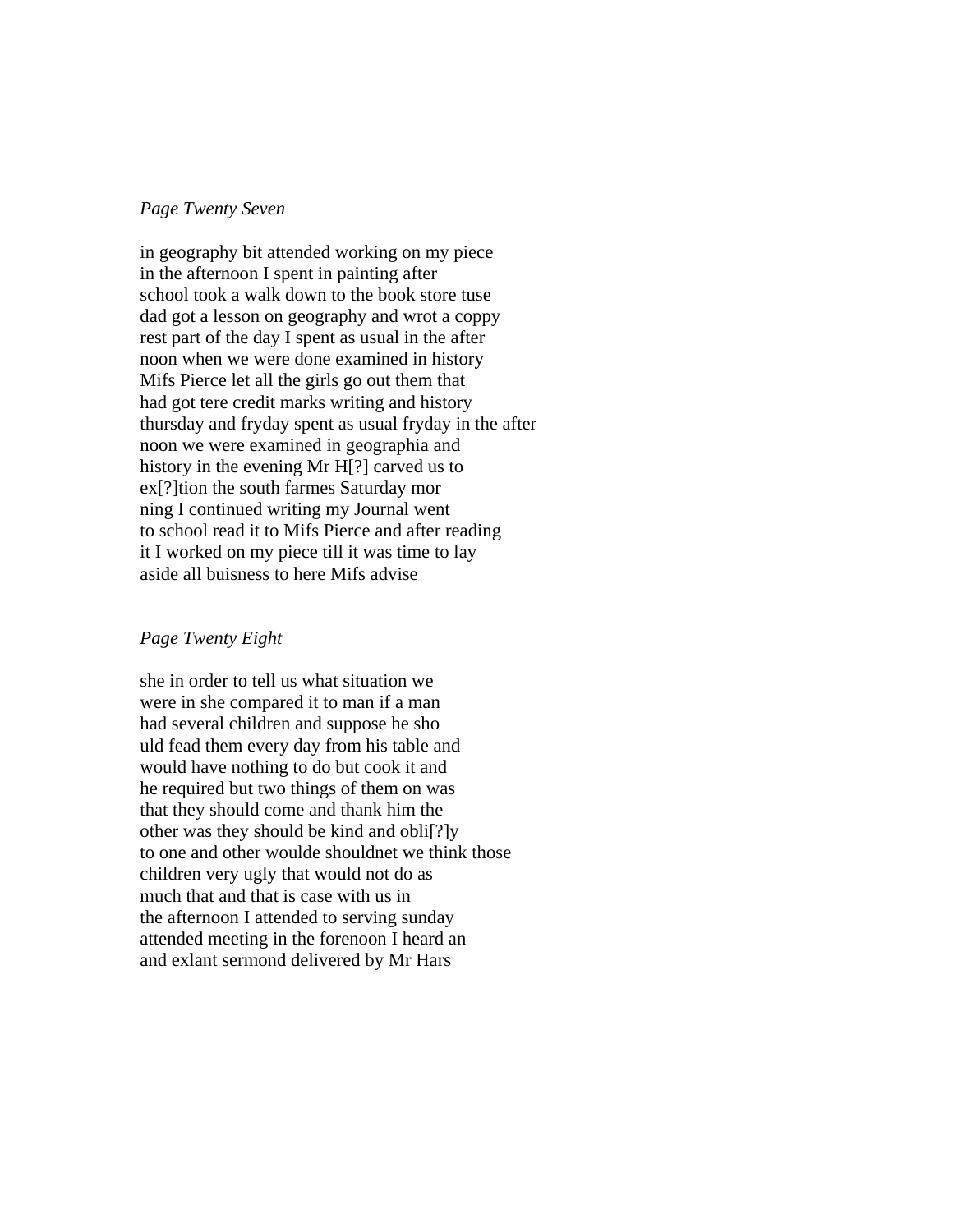# *Page Twenty Nine*

hkill from 22 chapt and 6 verse of proverbs Train up a child in the way he should go and when he is old he will not depart from it in the afternoon I returned to meeting Mr Harsh kill delievered another sermond from the same chapt after meeting I returned home read in the bible in the evening I attended confer ence Mr Harshkill preached another serm ond from the 8 chapt 2 verse the harvest is past the summer is ended and we are not sav ed monday I attended school spent the day as usual tuesday past as usual and wednesday and thursday spent as usual after school took a walk down to the store fryday in the forenoon

# *Page Thirty*

I drawed on my map in the after noon I worked on my piece in the evening I atte nded conference Judge Reaves read a sermo nd from the 17 chapt and 9.10. verses The heart is decietfulabove all things and desperately wicked who can know it I the Lord search the heart I try my the reins even to give every man according to his ways and according to the fruit of his doing saturday morning continued wri ting my journal after I had finished writing it went to school read it to Mifs Pierce then worked on my piece till it was time to lay aside all busin efs to here to Mifs Pierce advise she told us some of our faults in the afternoon I attended to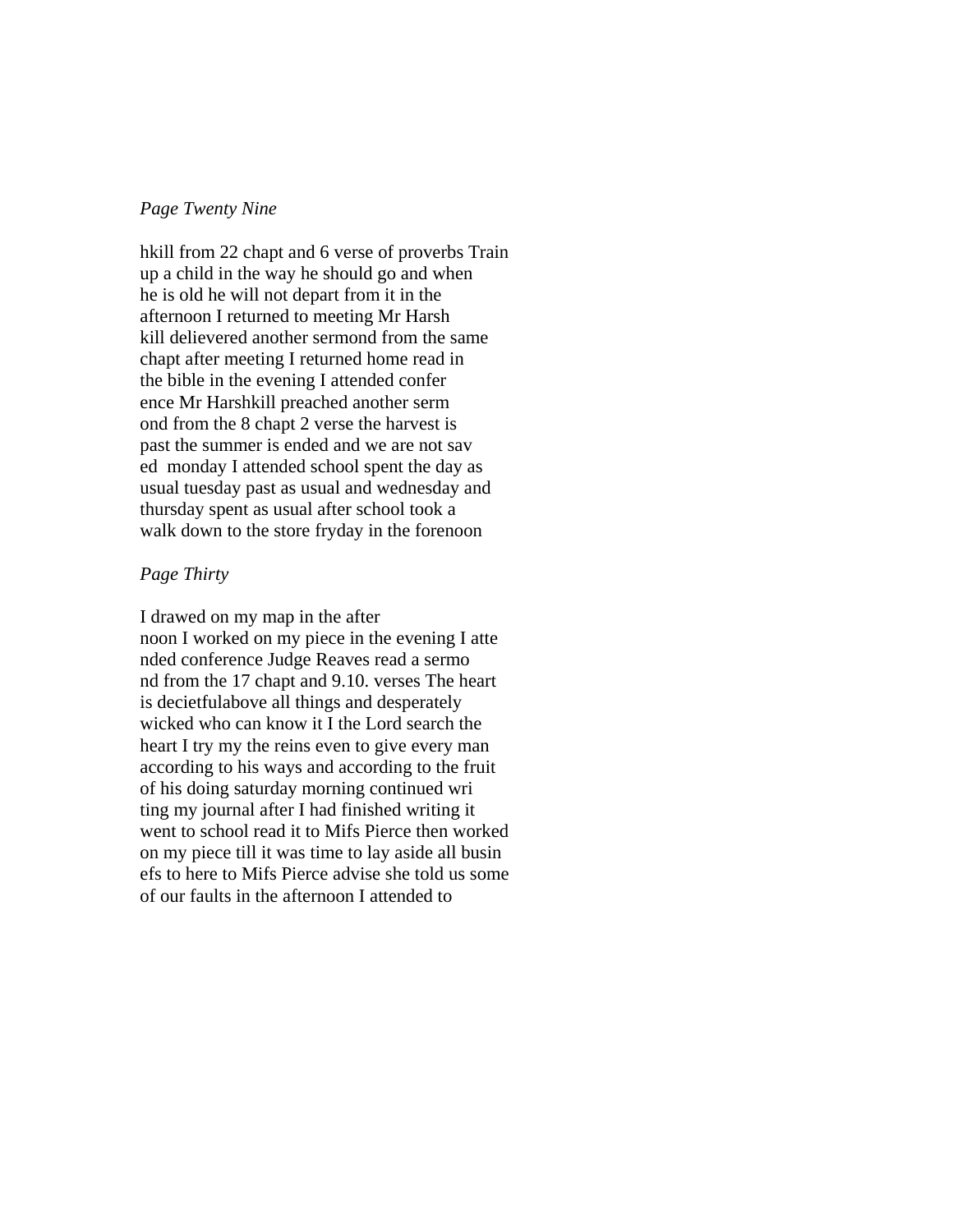# *Page Thirty One*

drawing on my map sunday attended churche I he ard an exclant searmond delivered by Mr Marsh from the  $12^{th}$  chapt and  $18^{th}$  and  $29^{th}$  verses of the Romans If it be pofsible as much as lieth in you live peacea ble with all men. Dearly beloved avenge not your selves but rather give place unto wrath for it is wri tten Vengence is mine I will repay saith the Lord I staye to the afternoon meeting Mr Marsh Delivered another sermond from 1 book and 2 chapt and 2 verse [?] [?] determined not to know any thing among you save Jesus Christ and him crucified after meeting returned home read the history that Mifs Pierce told us last week over once in the evening I attended conference to the school

# *Page Thirty Two*

house Judge Reaves read a sermond from Matthew  $11<sup>th</sup>$  chapt and  $28<sup>th</sup>$  verses Come unto me all ye that labour and are heavy laden and I will give you rest monday attended school spent the day as usual tuesday and wednesday past as usual thursday Mifs Pierce gave us a holy day in the forepart of the day I spent in working on my map in the afternoon I took a walk down the street to see them train fryday past as usual in the evening I attended conference I heard an exclant sermond delivered by Mr Mulldollav from New York from the  $12<sup>th</sup>$  chapt and 1 verse of the hebrews Werefore seeing we also are compafsed about with so great a cloud of witnfses let us lay aside every weight and the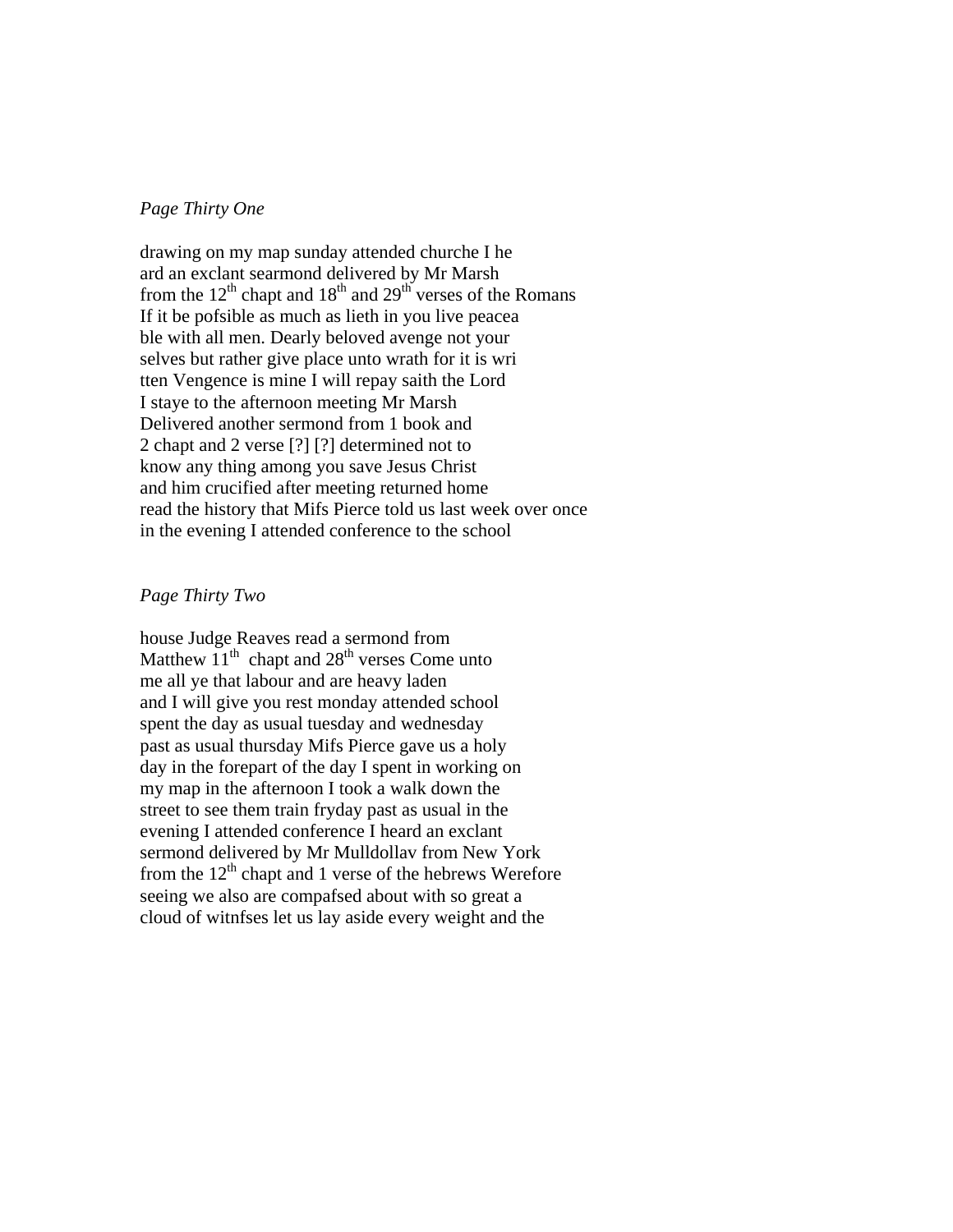## *Page Thirty Three*

sin which doth so easily beset us and let us runith patience the race that is set before us Saturday morning I continued writing my Journal after I had finished writing it returned to school and read it to Mifs Pierce then worked on my piece till it was time to lay aside all business to here to Mifs Pierce advise she told us our faults of which I am afraid I am liable to commit to to many of them the afternoon I spent in painting sunday morning after reading some in the bible went to meeting I heard a searmond delievered by Mr Mulldollav from the 22 chapt and the latter part of the 16 verse of the revelation I am the root and the offspring of David and the bright and morning star in the afternoon there was another sermond preached by Mr Harshkill from the 16 chapt and the 26 verse

### *Page Thirty Four*

of Matthew For what is a man profited if he shall gain the whole world and lose his own soul or what shall a man give in exchange for his sould after meeting returned home read some in the bible in the evening I attended conference to the meeting house I heard an exlant searmond delivered by Mr Muldollav in the forepart of his sermon he addressed the aged and then he addressed the youth from the 1 book of timothy of and the 3 chapt and 16 verse And without controver sy great is the mystery of Godlinefs God was manif est in the flesh justified in the spirit seen of ang els preached unto the Gentiles believed on in the world received up unto glory monday attended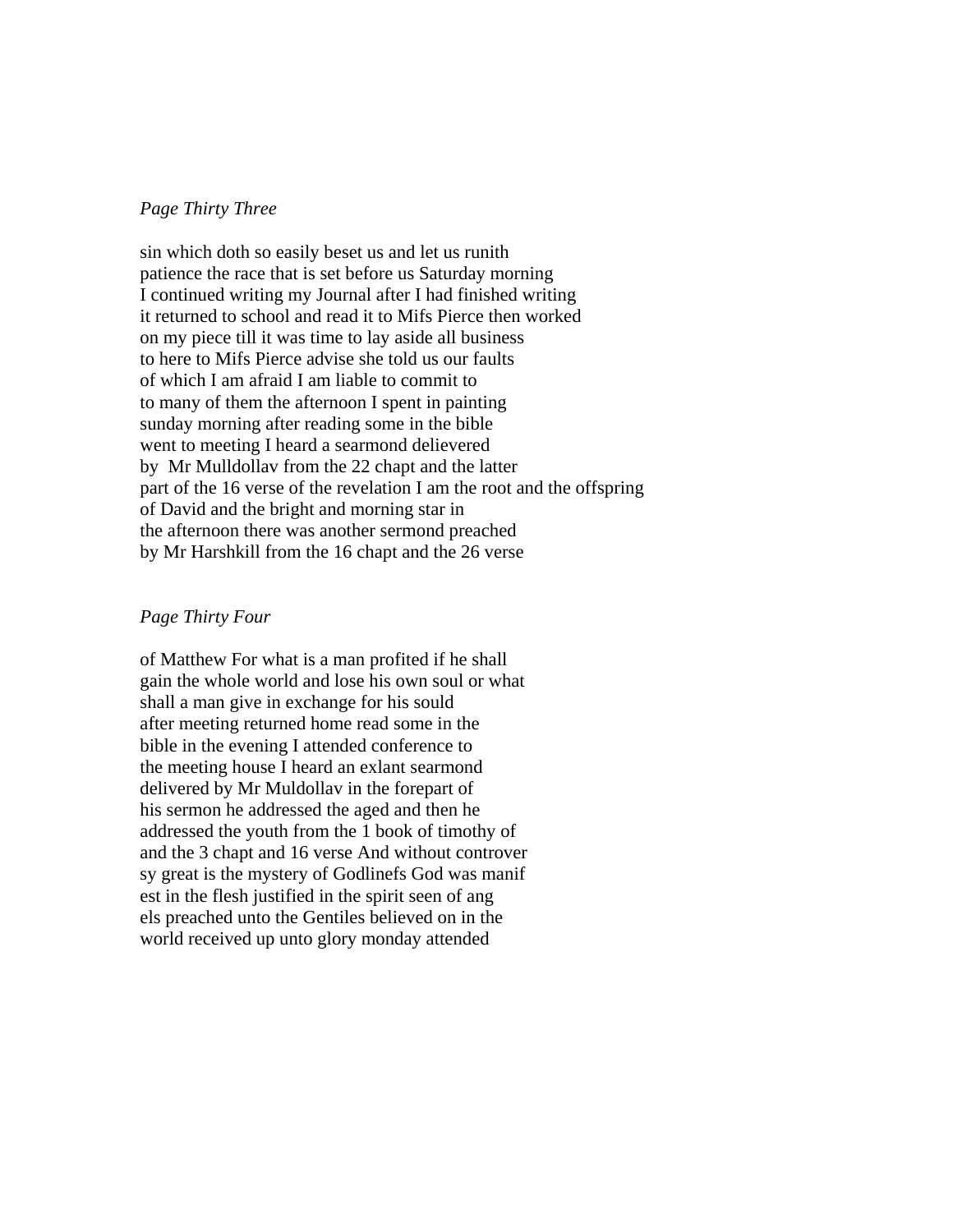### *Page Thirty Five*

School in the forenoon I attended to working on my piece and was examined in history and in the after noon I attended to painting tuesday and wednesday past as usual after school took a walk down street thursday past as usual in the evening I atte nded conference to the meeting house I heard a sermon delivered by a Minister Mr Baly from The Destrict of Main he took his text from 1 book of samuel and 2 chapt and the latter part of the 3 verse For the Lord as a God of knowled ge and by him actions are weighed fryday pa st as usual in the evening I attended conference I heard sermon preached by Mr Cly from the 1 book Of Corrinthians  $12<sup>th</sup>$  chapt 31 verse But covet earnes

# *Page Thirty Six (Inside Seam Difficult to Read)*

tly the best gifts and yet shew I unto you a more  $ex[?]$ llent way Saturday morning continued [?] my journal after I had finished writing it worked on my map till it was time to go to school after I went [?] school I read my Journal to Mifs Pierce then [?] worked on my piece till it was time to lay aside all business to here to Mifs Pierce advise she told us our faults the afternoon I spent in [?] [?]gand painting Sunday attended meeting in the forenoon I heard a sermon delivered by Mr Harshkill from the 8 chapt and the [?] verses of the Romans Because the carnel mind is e[?]ity against God for it is not subject to the law of God neither in[?] can be So then they that are on the flesh or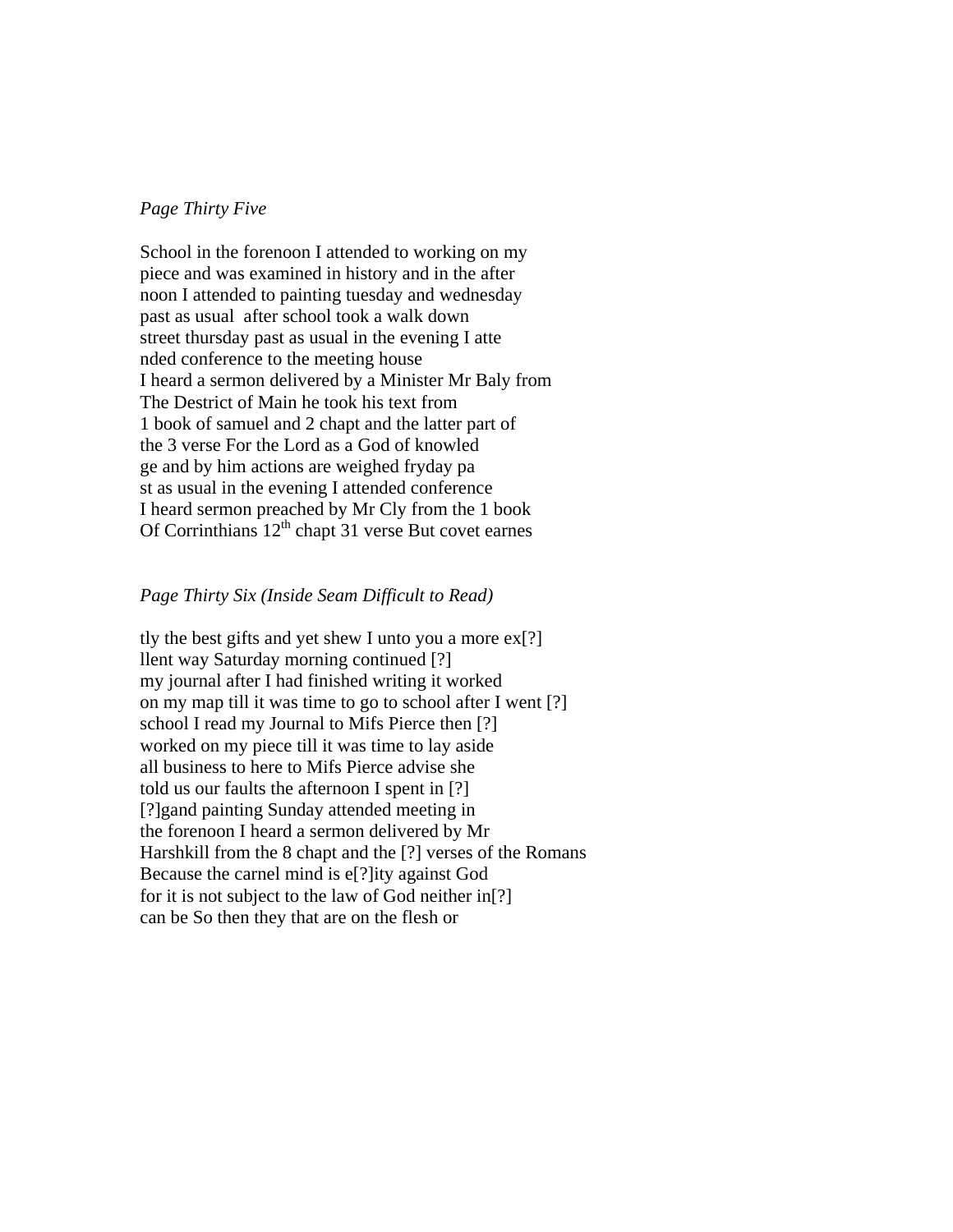#### *Page Thirty Seven (Inside Seam Difficult to Read)*

not please God the afternoon I returned to meeting I heard abirger sermon delived by the same minister he took his text from the same chapt and same verse. the afternoon he preache from the same words in the evening I atten ded conference to the school house I heard a sermon delivered by Mr Harshkill from the [?] chapt and 1 verse of Matthew And seeing the multitude he went up unto a mountain and when he was set his disciples came unto him monday attended school spent the forenoon in working [?] my piece the afternoon in drawing after school took a [?]alk down street tuesday and wednesday past after usual after school [?] took a walk down street thursday past as usu

# *Page Thirty Eight*

al fryday forenoon I spent in studing to be examined in the afternoon spent in working on my piece in the evening I did not atte nd conference on count of the rain saturd ay morning I did not write journal as I [?] had finished writing it the knight before I dr awed on my map till it was time to go to school af ter I had went to school I read my journal to Mifs Pierce then worked on my piece till it was time to lay aside all businefs to here Mifs Pierce advise the afternoon I spent in serving and drawing sunday I attended church I hear d a sermon delivered by Mr Marsh from the 5 chapt and the 12 verse of the Romans Wherefore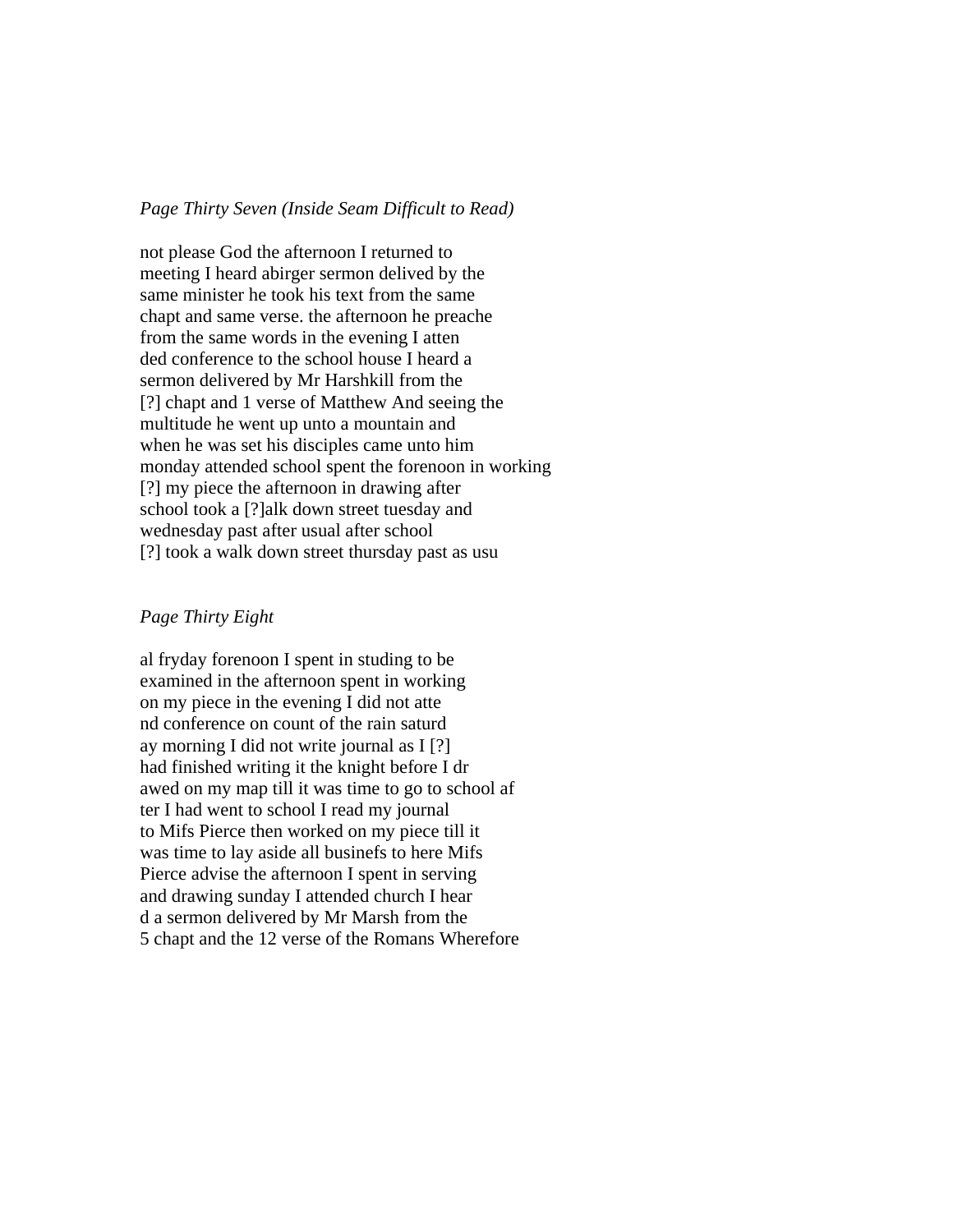# *Page Thirty Nine*

as by one man sin entered into the world and death by sin and so death passed upon all me n for that all have sinned. I stayed to the after noon meeting Mr Marsh delivered abother sermon from the 1 chapt and the  $27<sup>th</sup>$  verse of James pure religion and undefiled before God and the father is this to visit sit the fatherlefs and widows [?]in there affliction and to keep himself [?]nspo [?]ted from the world after meeting returned home read a chapter in the bible in the evening I attended conference to the schoolhouse mon day attended school I spent the day being exam ined in history tuesday and wednesday spent as usual thursday Miss Pierce examined us in the forenoon in geography and in the af

# *Page Forty*

ternoon in history fryday I spent in being ex amined in geography in the evening I atte nded conference Judge Reaves sermon from the 1 chapt  $& 6$  verses. 2 chapt  $& 8$  verse of Ephesians for by grace are yee saved through faith and that not of yourselves it is the gift of God saturday mor ning I drawed on my map till it was time to go to school after I had went to school I read my Jour nal to Mifs Pierce then worked on my piece till it was time to lay aside all businefs to here to Mifs Pierce advise she told us our faults the afternoon I spent in drawing on my map sunday I atten nded meeting in the forenoon Mr Harshkill delivered a sermon from the  $55<sup>th</sup>$  chapt & 1 verse of Is Isaiah Ho every one that thirsteth come ye to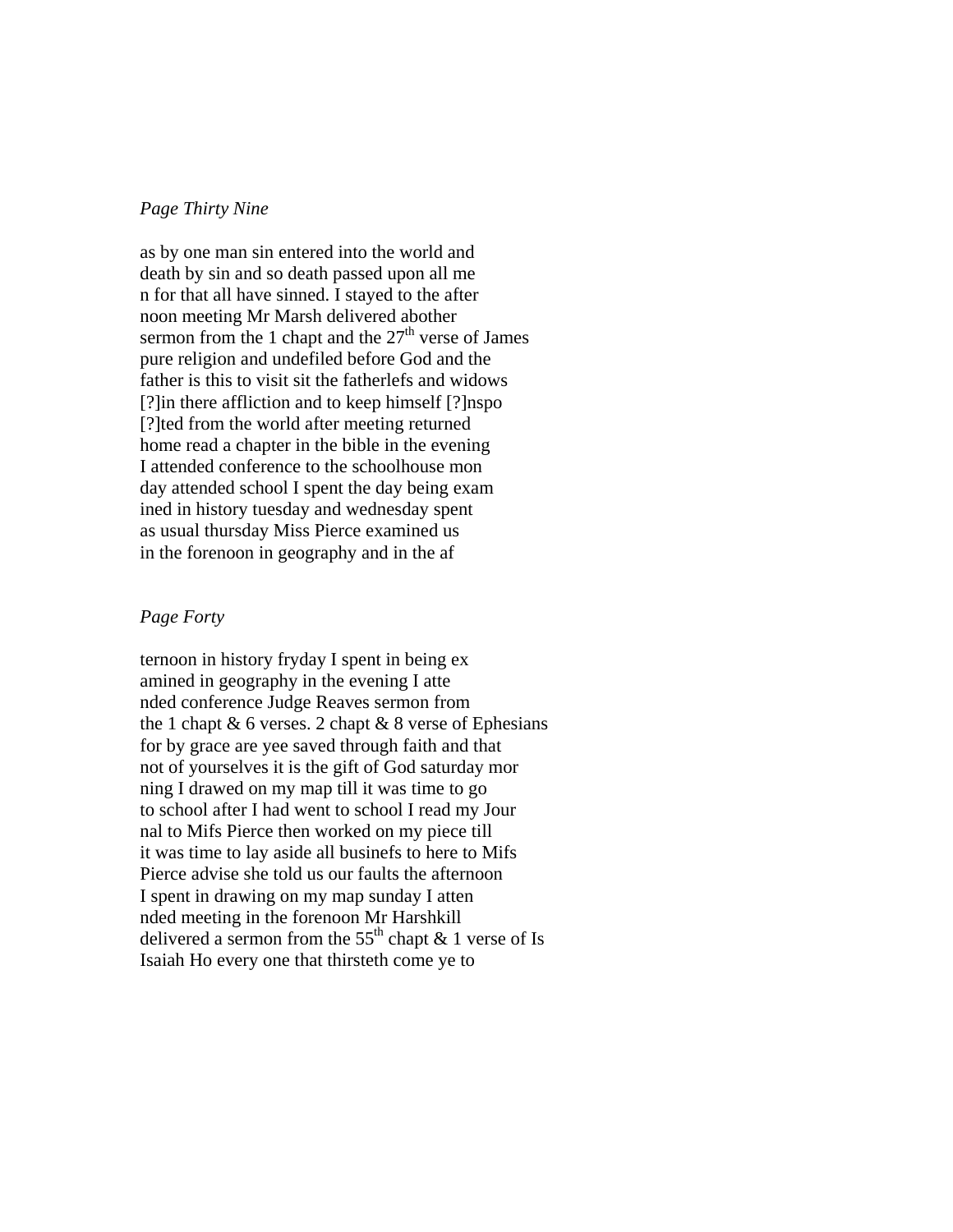# *Page Forty One*

the waters and he that hath no money come ye buy and eat yea come buy wine and milk wi thout money and without price in the after noon there was another sermon delivered by Mr Harshkill from the 1 epistle of John 1 chapt and  $9<sup>th</sup>$  verse If we confesfs our sins he is fai thful and just to forgive us our sins and to cleanse us from all unrighteousnefs after meeting I returned home read a chater in the bible in the evening there was a conference to the school house and I attended Judge Reves read a sermon from the  $7<sup>th</sup>$  chapt and 55 verse But he being full of the holy Ghost looked up stedfastly into heaven and saw the glory of God monday atended

# *Page Forty Two*

school spent the day being examined in ge ography tuseday wednesday thursday and fryday spent as usual in the evening I atten ded conference Judge Reves read a sermon from  $18<sup>th</sup>$  chapter  $\& 24<sup>th</sup>$  verse of [?] Luke Strive to enter in at the strate gate for many I sat un to you will seek to enter in and shall not be able saturday morning rose early wrote my journ al after I had finished writing it I returned to sch ool then worked on my piece till was time to lay aside all businefs to here Mifs Pierce advise the afternoon I spent in writing and painting sunday I attended meeting in the forenoon Mr Harshkill delivered a sermon [?] chapt & 6 verse of Isaiah